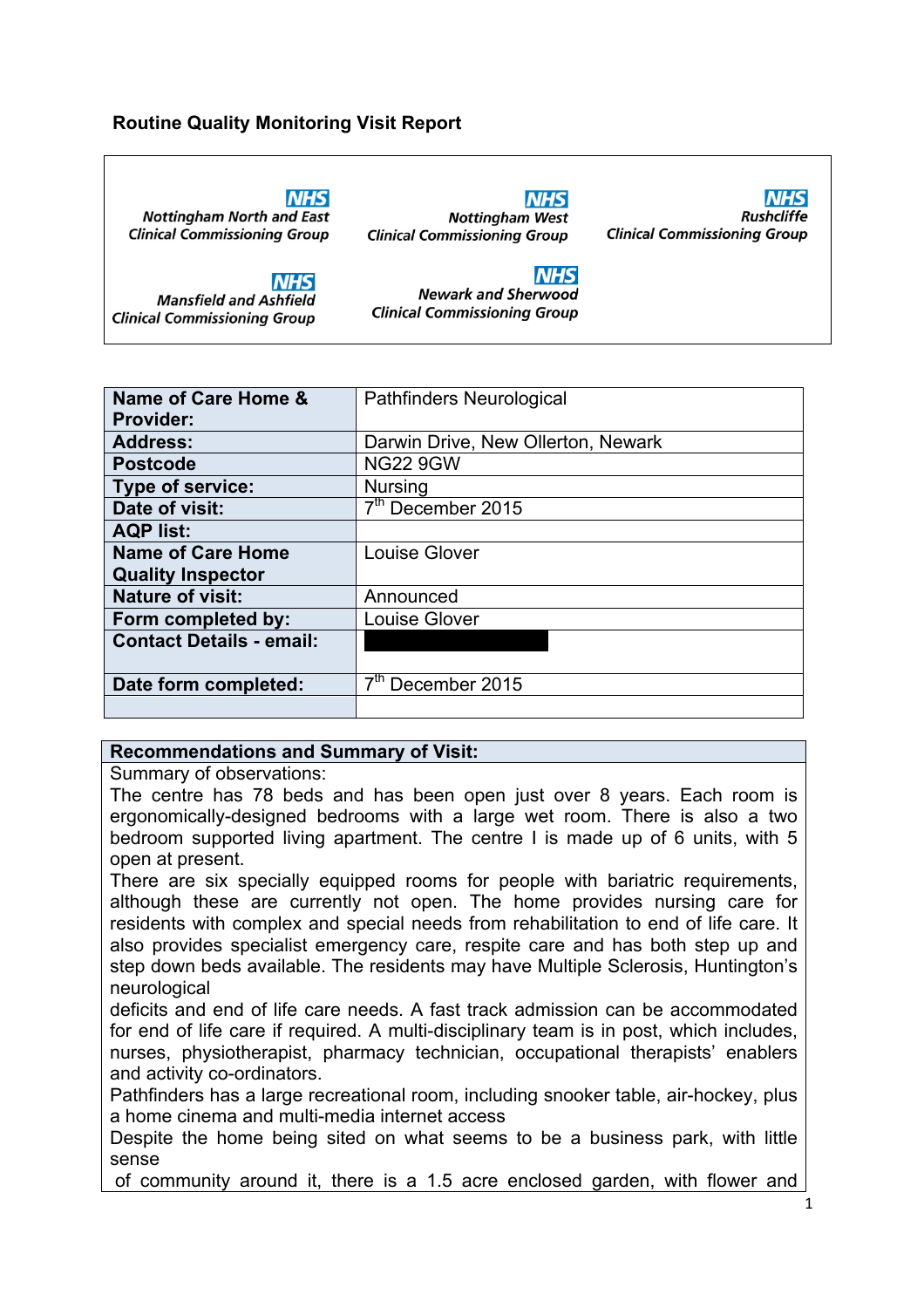vegetable beds on different levels to enable both ambulant and wheelchair users to get involved in the gardening.

The approach of the home is person-centred and wherever possible will be led by the resident's requirements needs.

Recommendations:

- Revisit yearly medication audits and competency assessments, with a view to conducting them monthly.
- Ensure there is a robust mechanism in place to learn from incidents and accidents.
- 

• Confirm all staff are fully trained in Infection Control and Safeguarding.<br>ase send your action plan to  $\blacksquare$ Please send your action plan to

## **Information Gathered Pre - Visit:**

#### *This included:*

- *Existing action plans completed*
- *Up to date training matrix for all staff*
- *Registered professionals' competency summary*
- *Comments from GP practices*

There were no other key areas for review identified from this information.

## **Nutrition and Hydration**

#### **Quality Indicators:**

• Nutritional assessments are undertaken on admission and reviewed weekly or monthly as appropriate.

*The MUST tool is used*

- Fortified diets are encouraged and nutritional supplements are only used following guidance of an appropriate healthcare professional.
- Resident's personal choices, likes, dislikes and abilities are clearly recorded and considered when supporting people at meal times. The centre has its own restaurant where residents and staff have mealtimes together. There is a central kitchen for residents and relatives who require prepared meals and snacks
- The dining experience is conducted in a therapeutic and supportive manner, and food and fluids are available to residents at all times.
- Where appropriate, diet and fluid charts are appropriately completed with identified goals, and actions identified when goals not met. *Detailed diet and fluid charts seen for several residents.*
- Appropriate referrals to dietician / SALT noted, with recommendations clearly communicated to Kitchen and other ancillary staff.
- Management of Enteral feeding clear guidance on feeding/hydration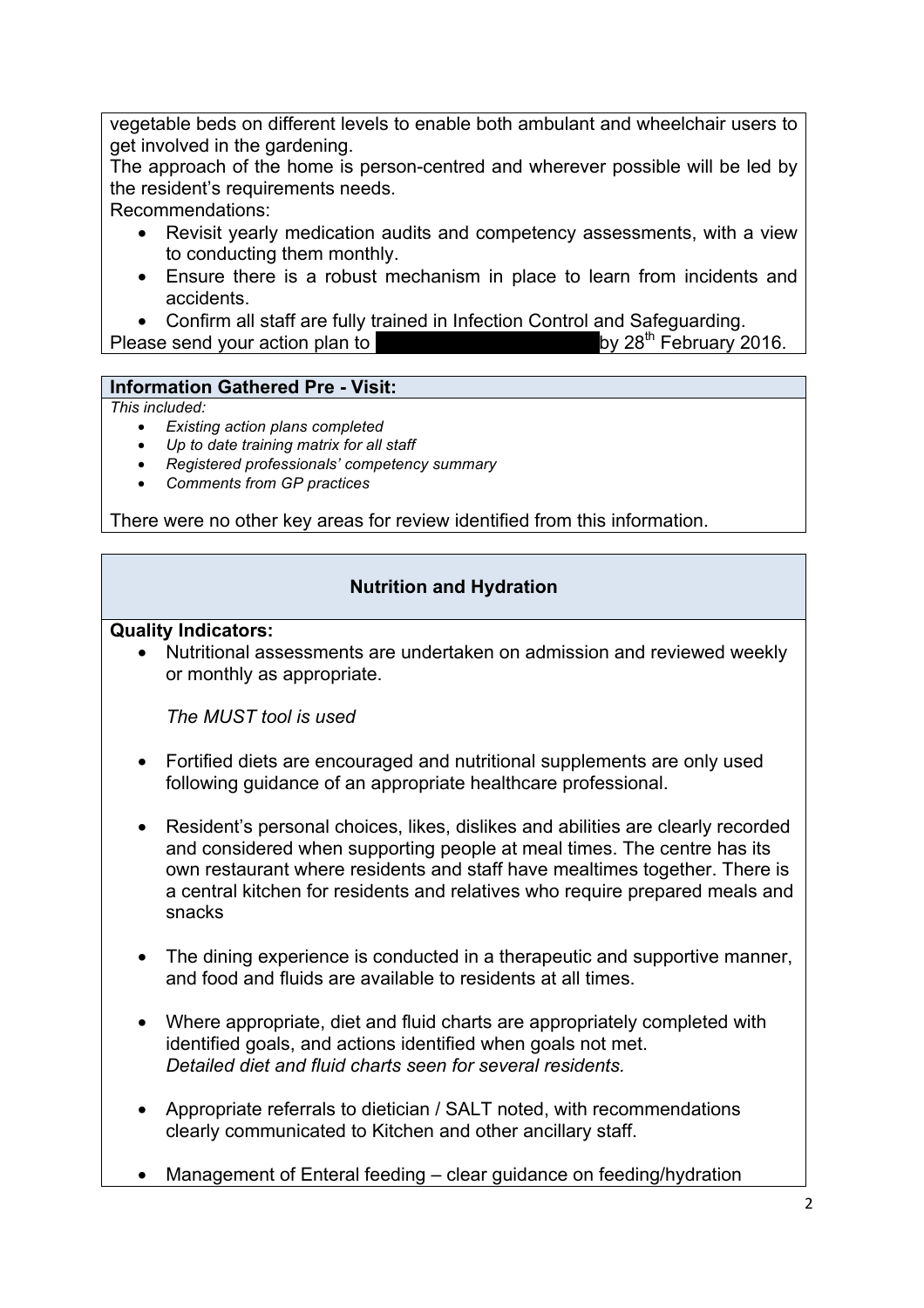regimes, PEG tube management, and care plan to provide guidance re problem solving plus *consideration given to psychological impact of cooking, chewing etc. Mouth care is given.*

• Oral and dental care are acknowledged and issues addressed for individuals. There are facilities for a visiting dentist and maxillofacial consultants from Doncaster Hospital

This would suggest that the home has delivers a high quality nutrition and hydration care for their residents.

# **Pressure Ulcer Prevention and Wound Management**

## **Quality Indicators:**

- All residents are assessed using the Braden risk assessment tool on admission and then reviewed monthly.
- Where a resident is identified at risk of pressure ulcer development, prevention care plans and appropriate equipment are put in place. *Airflow mattresses and cushions are used. The TVN is asked to come in to assess resident and give advice on how to treat any wounds and pressure ulcer. Diet and nutrition are encouraged to help with the healing process.*
- Processes are in place to ensure that pressure relieving equipment is used effectively such as for air *mattress settings etc.*
- Positional changes are clearly identified and recorded
- Where skin damage is evident body maps / photographs were seen
- Wound management plans clearly describe treatment regimens and are updated to reflect in changes in care.
- Appropriate referrals to Tissue Viability Team are made.
- Grade 3 & 4 Pressure ulcers are reported to CQC notification forms seen

The home is currently managing 2 pressure ulcer which are Grade 2, and 0 other wounds.

# **Continence Management**

## **Quality Indicators:**

• There is evidence of urinary and faecal continence promotion and continence management plans in place for residents where appropriate. *This is evidenced by promoting continence and assistance to with toileting. There are 2 nurses trained in continence care.*

There is evidence that urinary catheters are managed effectively. *Trained nurses undertake a catheter care course*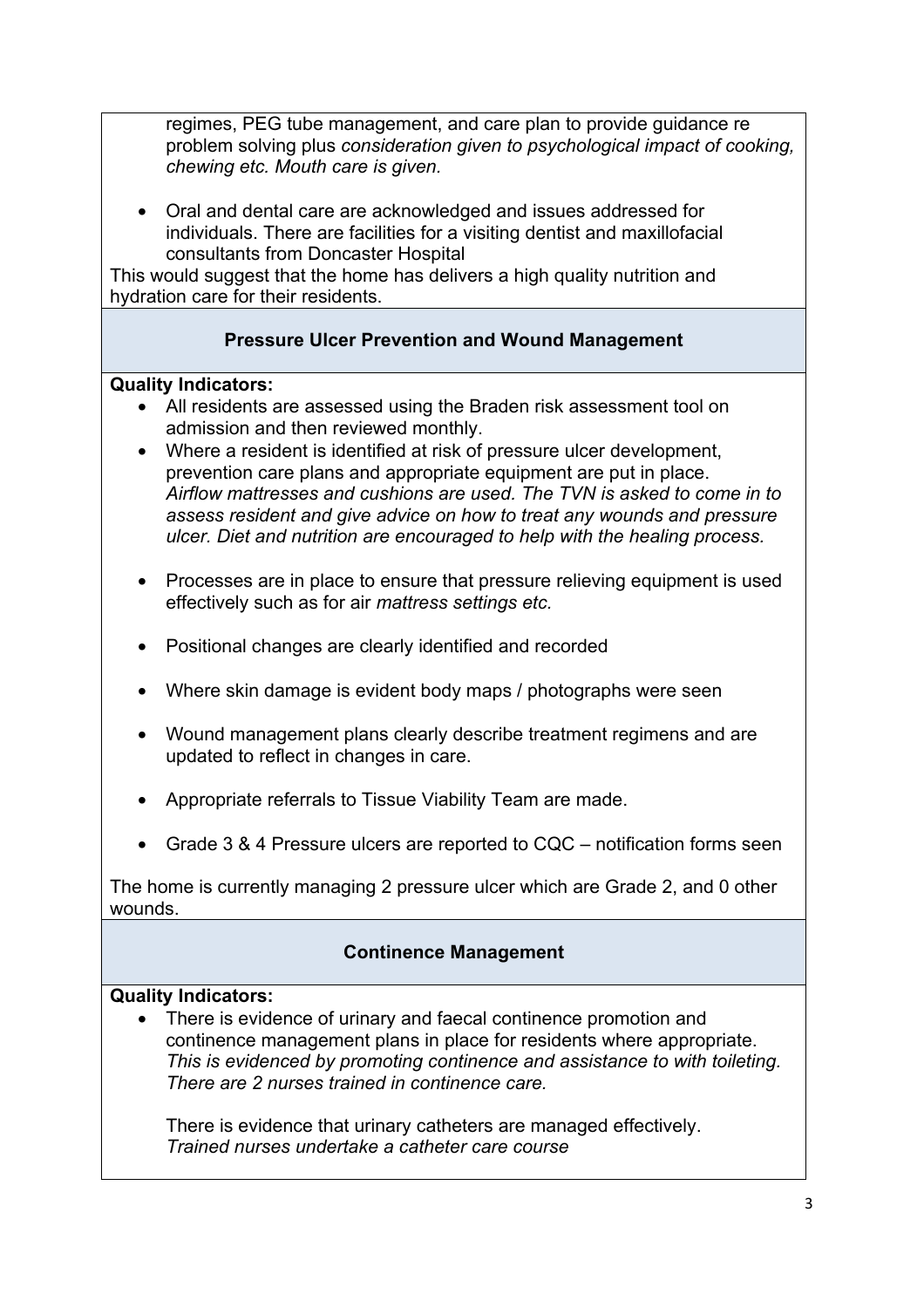- There are appropriately trained and skilled staff at the home to change and manage male catheters and supra-pubic catheters.
- The home is pro-active in reducing the incidence of Urinary tract infections, they encouraging residents to drink plenty of fluids. Prophylactic antibiotics are given if prescribed.
- Any urinary tract infections are identified, reported and treated where appropriate in a timely manner. Audits are also conducted
- Constipation management plans are in place where appropriate. *Bristol stool charts are in evidence and residents prescribed laxatives as appropriate, plus daily enemas and bowel preparation as necessary. A high fibre diet is encouraged.*
- Continence products are stored appropriately for the individual for whom they are prescribed, following a full continence assessment.
- Stomas are managed appropriately and care is clearly described in care plans.

This would suggest that residents with a continence problem are enabled to achieve their optimum level of continence, and privacy and dignity are maintained at all times.

# **Infection Control**

## **Quality Indicators:**

- An external audit (NHS) was last completed in 2014. As a result of this audit, an action plan was devised and all actions have been completed.
- The home undertakes its own infection control audits on a weekly and monthly basis, issues identified from these have been actioned. Daily room checks are also carried out.
- The home environment was clean and tidy.
- Toilet and bathroom facilities were clean
- Sluice areas were clean and well organised
- Staff report free access to PPE and have a good understanding of the principles of reducing cross infection.

This would suggest that residents are cared for in a safe and clean environment.

*There were no identified areas of concern, so not necessary to refer to Infection Prevention & Control team for audit.*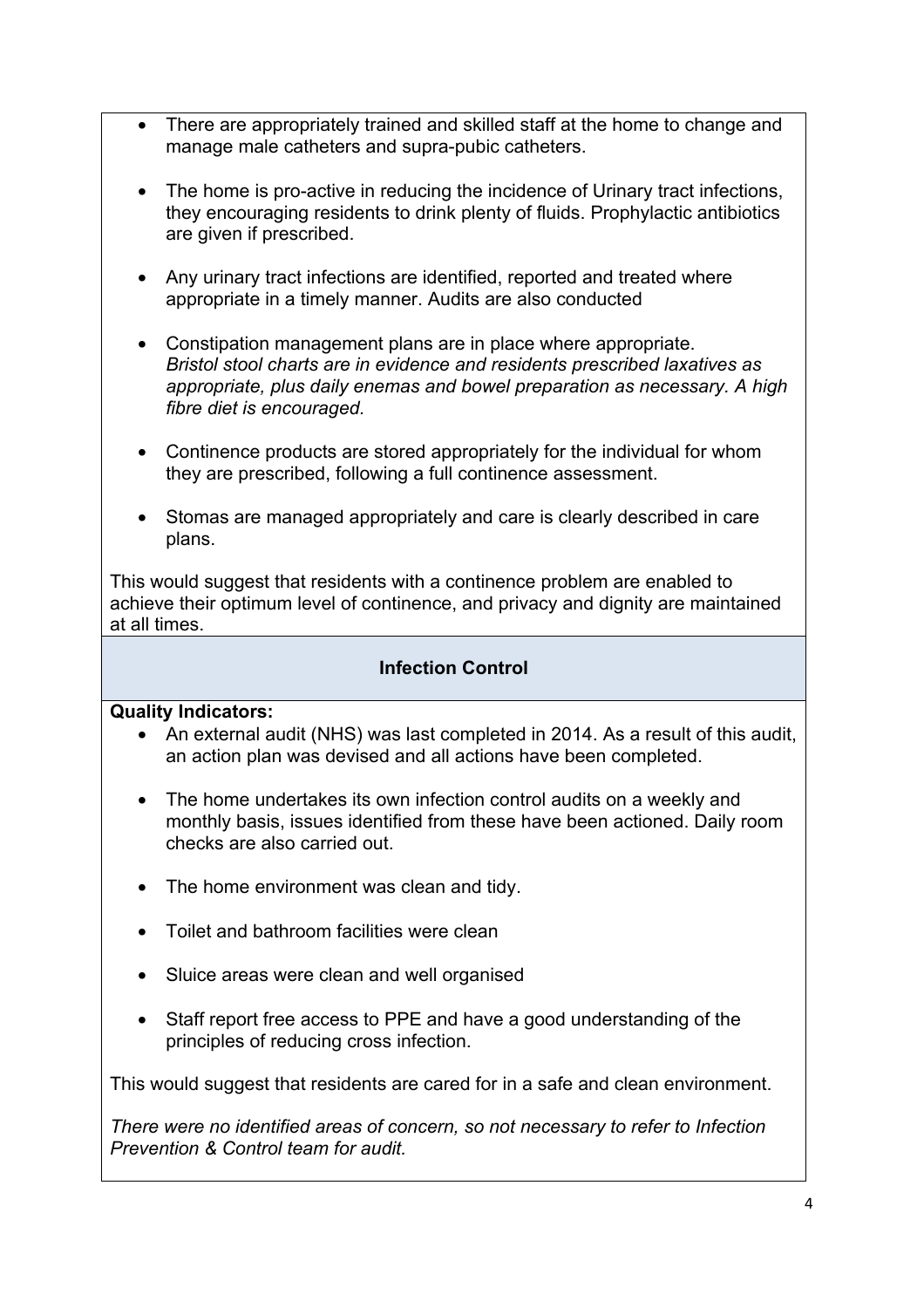## **Medication Management**

#### **Quality Indicators:**

- Up to date and evidence based information is available to staff who administer medication. All staff have access to hard copy and electronic copy of the British National Formulary.
- All staff who administer medication undertake training on an annual basis and all staff are up to date on their training. Training is provided by Boots.
- Medication administration competencies are assessed on a yearly basis; all staff are assessed as competent. There are 9 assessors in post.
- Medication audits are undertaken on a yearly basis.
- Issues identified in the audits are identified and actioned.

*There were no identified areas of concern, which would need to be then referred to Medicines Management team for a medication audit*

## **Medical Equipment**

## **Quality Indicators:**

- Maintenance, repair / replacement log and cleaning schedules are in place for all medical equipment (*thermometers, sphygmomanometers, stethoscopes, glucometers, suction machines, nebulisers, syringe drivers, tourniquets, feed pumps, resuscitation equipment, oxygen equipment, pressure relieving equipment and mobility aids, hoists and slings*).
- Seating and posture are considered as part of care delivery and suitable equipment is in place.

*No areas of areas of concern identified.*

## **Dementia**

## **Quality Indicators:**

- Admissions are only accepted if dementia is a secondary condition.
- All staff have received training in dementia appropriate to their role and have attended workshops to enhance their training. They have also received training from Community Psychiatric Nurses.
- The care home has an ethos that puts the person living with dementia at the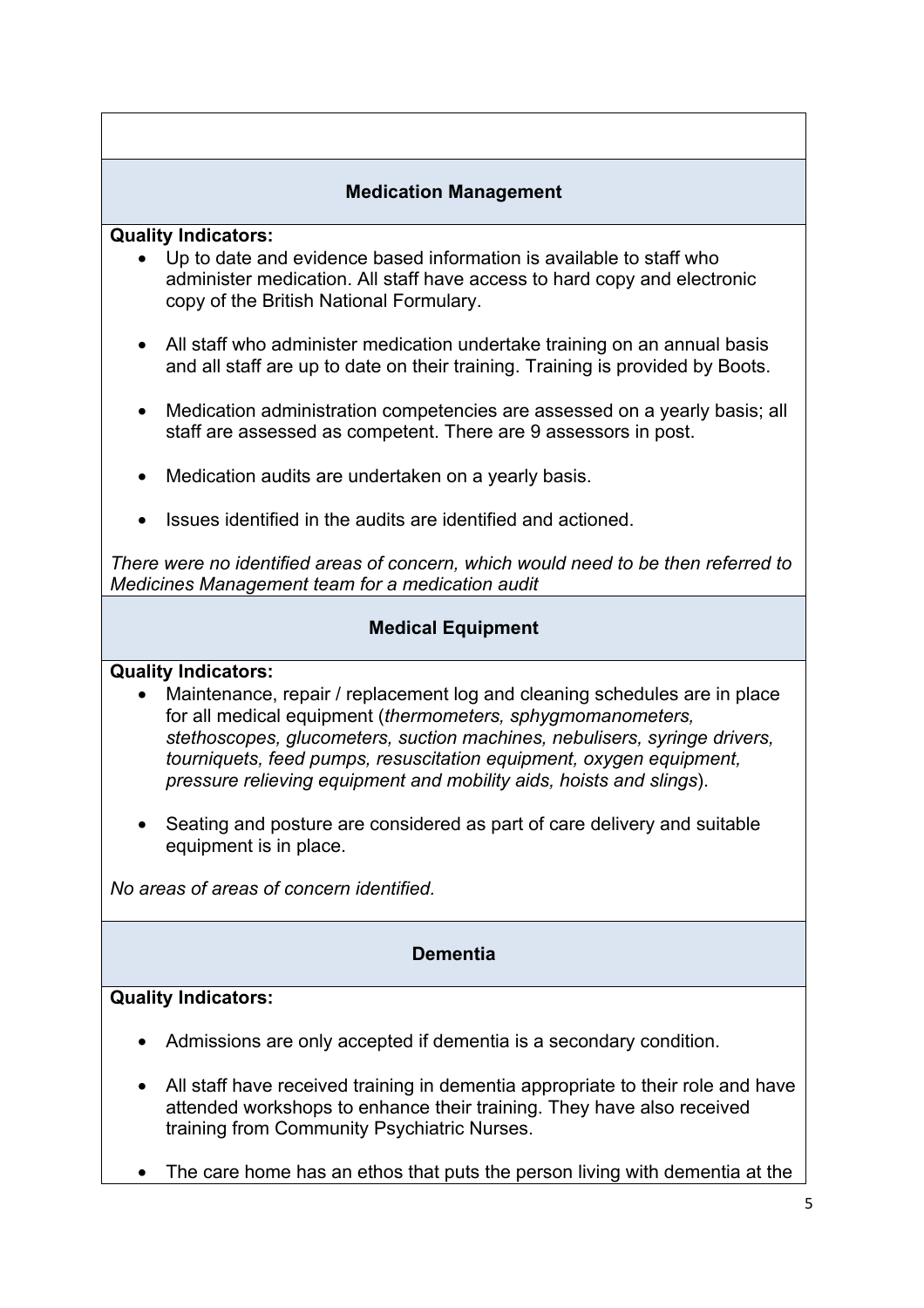centre of their care philosophy.

- Staff are able to demonstrate how they work effectively with an individual who is living with dementia. This can be evidenced by the way staff talk to and interact with the residents, in a calm and articulate manner
- The home is able to adequately support people with Dementia and behaviours that challenge where appropriate.
- The care home environment has been appropriately adapted to meet the needs of people living with dementia.
- Older people in care homes are offered opportunities during their day to participate in meaningful activity that promotes their health and mental wellbeing.
- Older people in care homes are enabled to maintain and develop their personal identity.
- People who are living with dementia have the symptoms and signs of mental health conditions, physical illness and sensory impairment recognised, addressed and recorded as part of their care plan. This is clearly documented in care plans.

This would suggest that people living with dementia are adequately supported and live in an environment that promotes health and well-being.

#### **Diabetes**

#### **Quality Indicators:**

• Residents with Type I or Type II diabetes have care plans in place which clearly describe how their diabetes is to be managed and monitored. (*which may include; blood sugar monitoring, HbA1C monitoring, dietary needs, treatment regimes, health review to include the consideration of complications of diabetes*)

*At the time of the visit, there were residents with both Type 1 and Type 2 diabetes.* 

- There is evidence that staff are aware of the needs of people with diabetes and information regarding dietary needs etc., and this is clearly communicated to all staff members.
- Strategies for managing hypo/hyperglycaemia are recorded in care plans, with rescue medications documented too.
- Where possible, residents are encouraged to continue managing their diabetes themselves.
- There is evidence of a Diabetes Policy that staff are aware of and apply in practice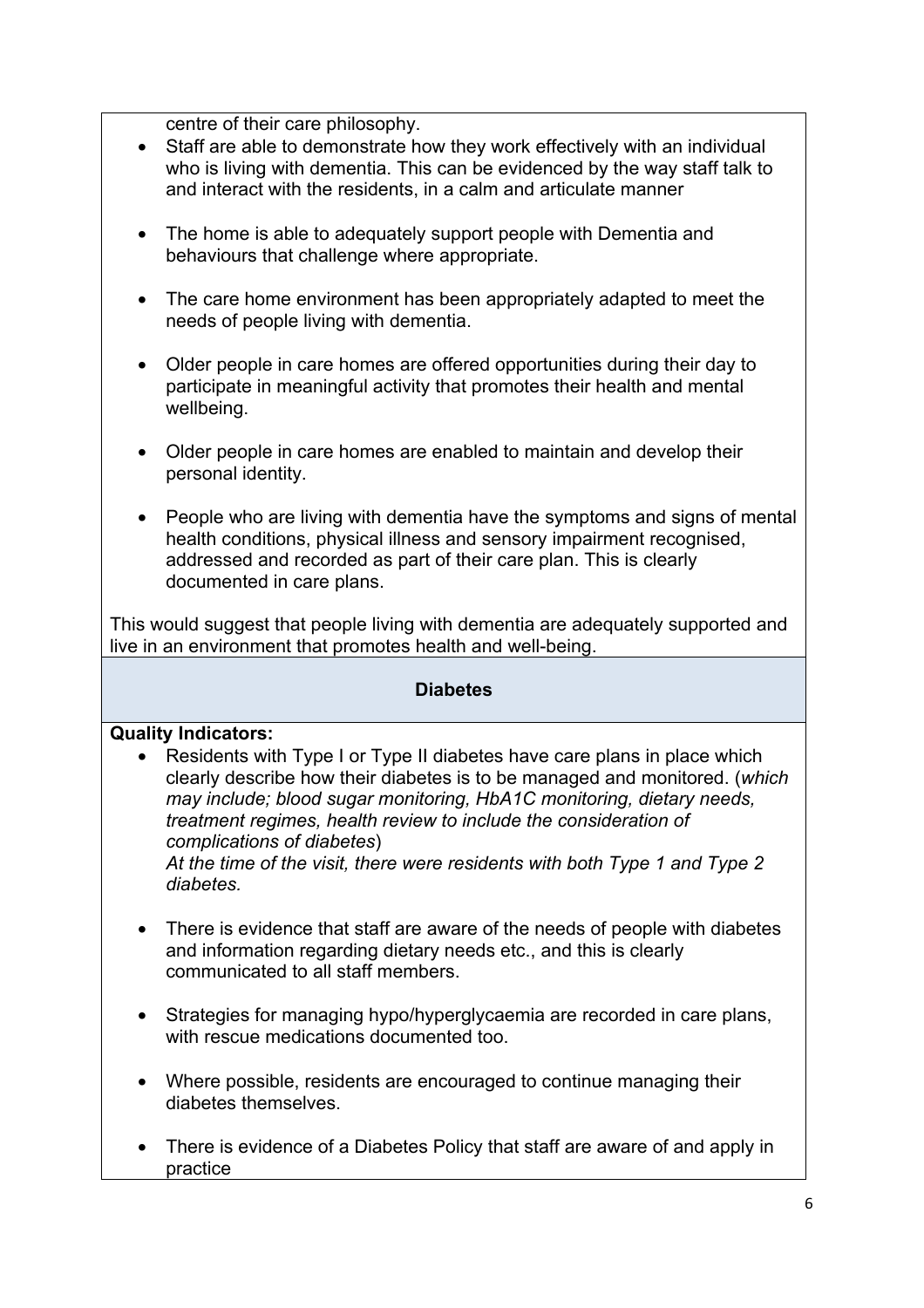• A diabetes link nurse is in post.

This would suggest that residents with Diabetes are enabled to achieve their optimum health outcomes.

# **End of Life Care**

#### **Quality Indicators:**

- Does the care home employ an overarching end of life framework Pathfinders is accredited with the Gold Standards Framework.
- Residents who are approaching the final months and weeks of life have a care plan in place which guides staff on how they wish their care to be delivered. These are checked monthly to determine appropriate codes. Nursing staff work closely with the palliative care team.
- A preferred place of death and appropriately completed DNACPR are in place where appropriate and where a person lacks capacity, MCA has been considered and recorded.
- The management of pain and other symptoms are clearly recorded, with evidence of GP involvement in appropriate prescribing.
- Nursing staff are trained, confident and competent in the care and management of syringe drivers.
- The nine protected characteristics of residents are clearly defined and family involvement is supported.

This would suggest that residents, who are approaching the end of their life, are cared for in a dignified manner, with their wishes and needs met in a respectful way.

# **Safeguarding**

## **Quality Indicators:**

• The home has been involved in 9 safeguarding enquiries over the last  $3 - 6$ months?

*The incidents were: A resident was sun burnt A resident became aggressive, possibly hypoglycaemic, 999 was not called. 3 incidents of theft of money Husband battering his wife Tracheostomy tube fell out*

Staff are aware of their responsibilities to safeguard residents and how to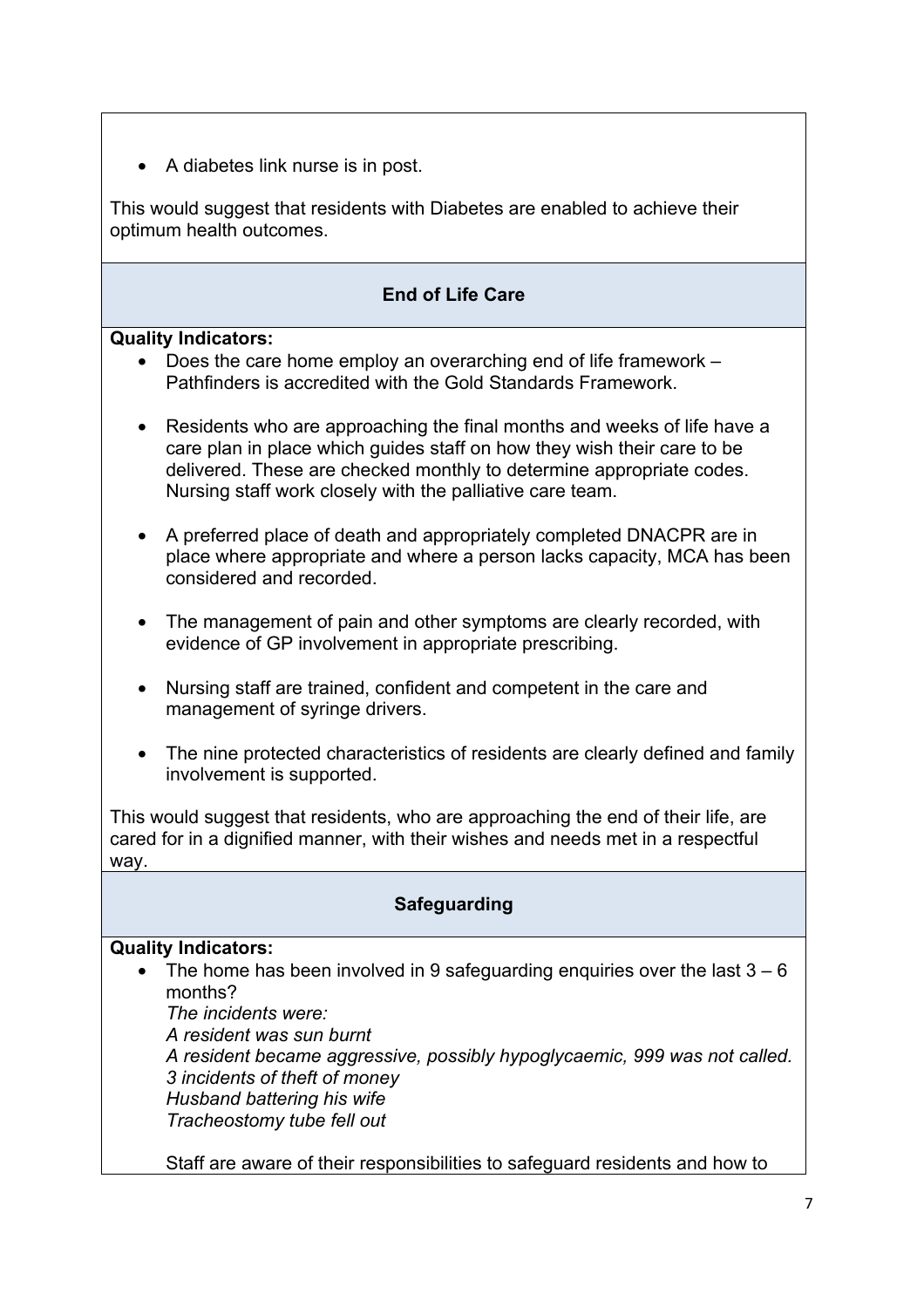make a referral.

• Information on how to report safeguarding concerns are clearly displayed in the care home for residents and visitors to access and is available in all rooms

Staff are aware of their responsibilities with regards to whistleblowing and the provider has a policy in place which supports staff through this process.

## **Mental Capacity Act 2005**

#### **Quality Indicators: MCA / DoL**

- Staff are able to demonstrate an understanding of the Mental Capacity Act appropriate to their role, staff state that residents can make their own choices. MCA and DoLs are included in induction training.
- Where residents are thought to lack capacity, a capacity assessment and best interest decisions are recorded, which clearly evidence how the person demonstrates their inability to make that decision. Assessments and decisions are clearly documented as best interest decisions.
- The organisation's culture/behaviours have changed to put MCA and the rights of people at the centre of care delivery, particularly with unqualified staff. *MCA in job descriptions, and the home has MCA champions, it is included in PDR processes. Compliance is audited by observations and clinical supervisions, plus checking of care plans.*
- *The centre hosts a Forum for MCA*
- Arrangements are in place to ensure appropriate legal representation for individuals who lack capacity are in place, and advocacy services have been commissioned……..*(consider valid and legal LPA / EPA, appointeeships, court of protection deputies, IMCA etc)*
- People with capacity are supported when making unwise decisions and appropriate risk assessments are put in place. Residents are advised and any risks explained to them. The risk assessment and resident's decisions are documented.
- Staff are able to demonstrate an understanding of the Deprivation of Liberty safeguards and the manager can describe their responsibilities as a Managing Authority.
- Residents, who are subject to a Deprivation of Liberty authorisation, have care *plans which* describe how their identified needs are to be met. This would suggest that residents are treated appropriately with regard to the MCA.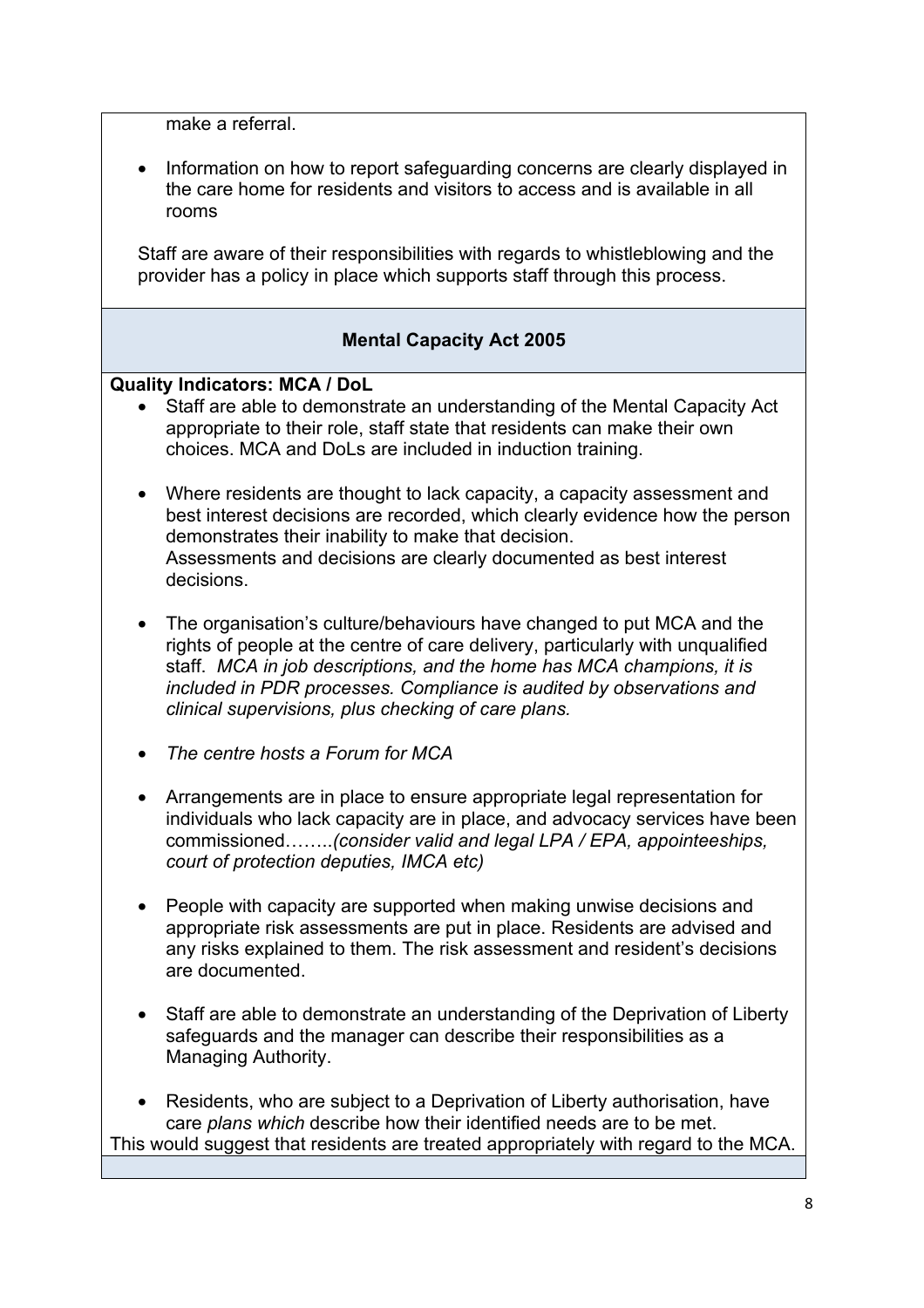## **Incidents and Learning**

### **Quality Indicators:**

- Pathways are in place for the risk management of falls and head injuries
- Incident reporting process in place which is in line with provider policies and monthly incident overview reports are evident 4 *incident forms reviewed for the month of November and the following noted, which include assaults on staff, a fall however there is no them or trend.*
- Processes are in place for the staff to learn from incidents and accidents. The Root Cause Analysis is feedback to staff.
- Information is shared with staff

*Describe any other key clinical or specialist care that is a feature of the home (neuro-disability, epilepsy etc) ensuring that you capture indicators, performance, clinical requirements and treatment programs etc.* 

Respiratory consultants Neurological consultants Orthopaedic consultants **Psychiatrists** Motor Neurone specialists Palliative care team Diabetes specialists Gynaecological consultants **Dieticians** SALT team Epilepsy specialists TVN consultants Lymphedema nurse specialists

## **Staffing**

#### **Quality Indicators:**

There are clear lines of accountability for the management and leadership of the home

- Current staffing levels very good. Carer to resident ration is 1:4
- The manager can describe how staffing levels are determined and how work is allocated – this is by the use of a dependency tool.
- Describe measures in place to support new or agency staff: